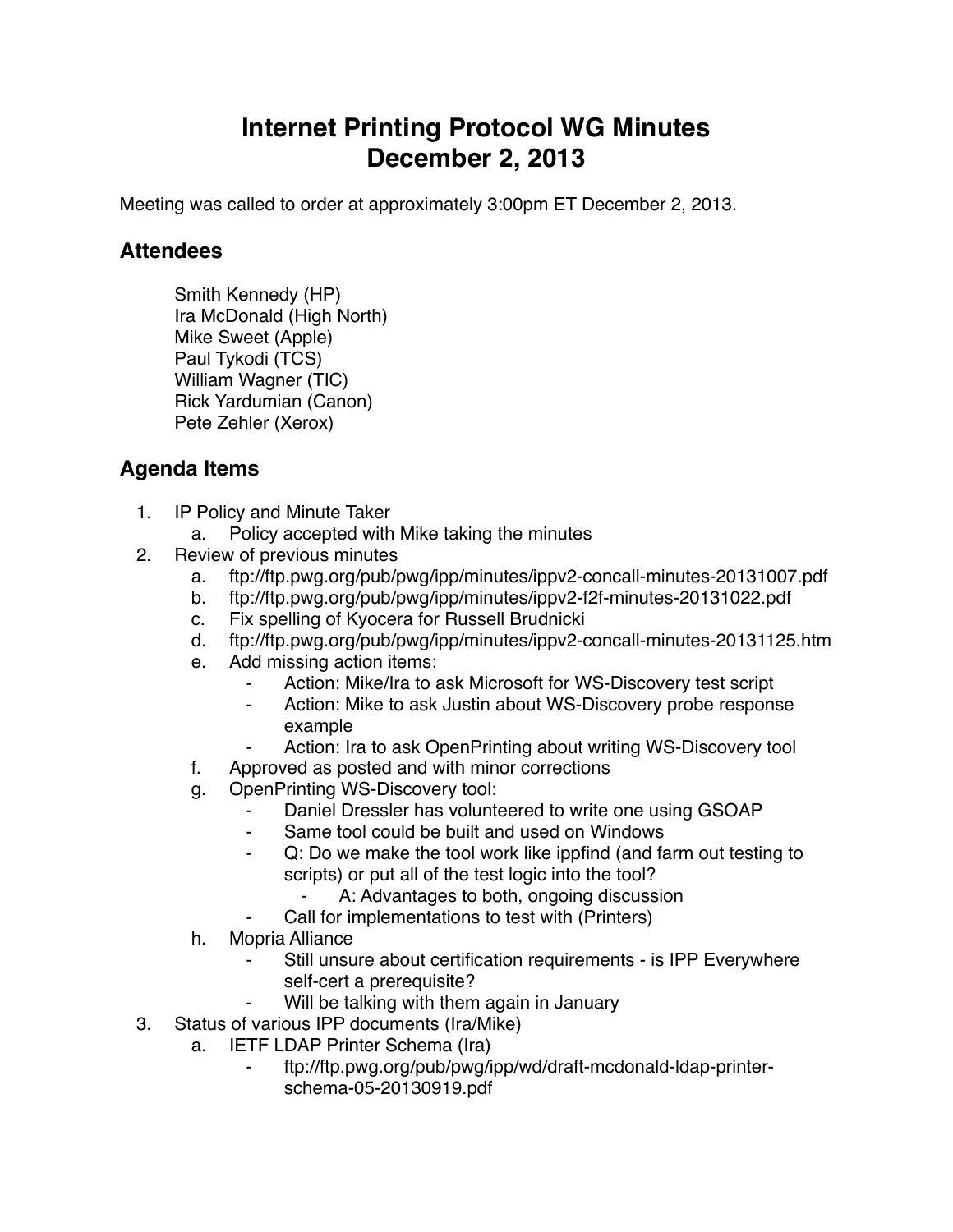- ⁃ pending edits per IETF Apps Area review by Alexey Melnikov (email 18 November)
- ⁃ review Alexey's comments and decide on appropriate edits
- ⁃ Ira will post proposed response to the apps area review to the IPP list
- b. IETF IPP over HTTPS Binding and 'ipps' URI Scheme (Ira)
	- ⁃ ftp://ftp.pwg.org/pub/pwg/ipp/wd/draft-mcdonald-ipps-urischeme-09-20131105.pdf
	- edits in response to IETF Apps Area review by Tom Petch
	- awaiting IETF Apps Area WG feedback and further IETF reviews
- d. IPP Transaction-based Printing Extensions (Mike)
	- ⁃ ftp://ftp.pwg.org/pub/pwg/candidates/csipptrans10-20131108-5100.16.pdf
	- ⁃ PWG Approved PWG Candidate Standard 5100.16-2013
- e. IPP Shared Infrastructure Extensions (Mike)
	- ⁃ ftp://ftp.pwg.org/pub/pwg/ipp/wd/wd-ippsix10-20130923-rev.pdf
	- ⁃ Prototope draft
		- waiting for prototype reports
- f. IPP Self-Certification (Mike)
	- ⁃ ftp://ftp.pwg.org/pub/pwg/ipp/wd/wd-ippeveselfcert10-20131014 rev.pdf
	- ⁃ waiting for new draft from Mike (from October F2F review)
- 4. Review of IPP Fax Out (Mike)
	- a. ftp://ftp.pwg.org/pub/pwg/ipp/wd/wd-ippfaxout10-20131115a-rev.pdf
	- b. PWG Approved review editorial fixes from Formal Vote
	- c. also review new FujiXerox comments (email 29 November)
	- d. Section 9.1: item 8 points to bad section number
	- e. Action: Mike to publish IPP FaxOut Service as PWG 5100.15
- 5. Proposal for marker-xxx-missing (Lee Hills)
	- a. review proposal from Lee Hills (email 19 November)
	- b. discuss and decide on IPP and Printer MIB updates
	- c. Process: for MIB updates, cross-post to WIMS and IPP mailing lists, but discuss in IPP WG concalls
	- d. In 5100.9, check for other states that mapped to multiple IPP keywords
	- e. Action: Mike to provide IPP xxx-missing keyword registrations
	- f. Action: Ira to submit Printer MIB registration for new PrtAlertCodeTC values
	- g. Action: Mike to propose an approach for deprecation of IPP attributes and values (in the IANA registry)
- 7. Review of IPP Scan Service (Pete Zehler)
	- a. ftp://ftp.pwg.org/pub/pwg/ipp/wd/wd-ippscan10-20131005.pdf
	- b. continue review at section 4.5 (from 25 November)
	- c. Q: Use input-attributes operation attribute, like IPP FaxOut? ⁃ A: Yes
	- d. Q: Does input-attributes get copied to job/document ticket? A: Yes, as input-attributes-actual
	- e. Table 4/Section 4.5: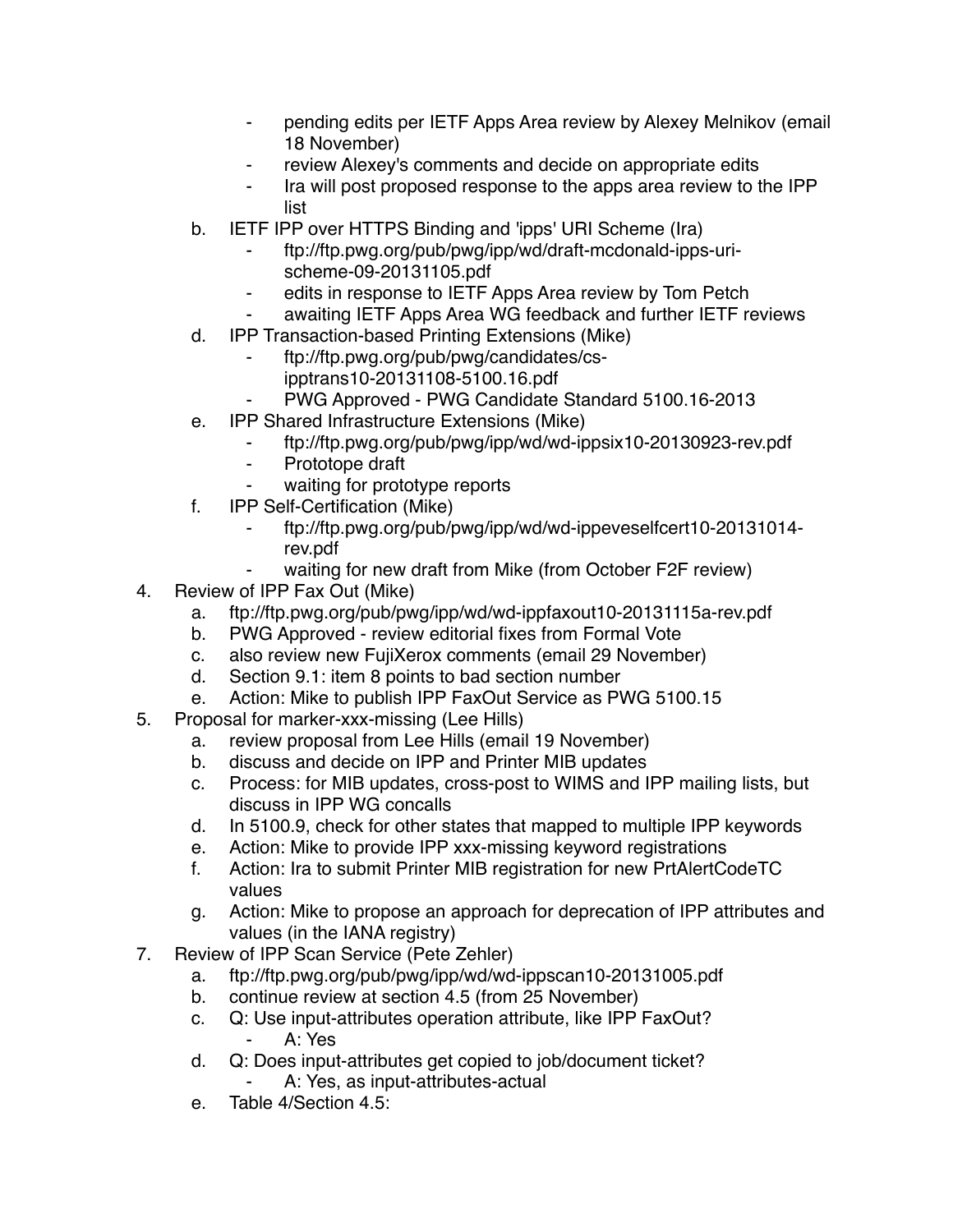- ⁃ Drop media-xxx, print-quality, printer-resolution
- Make multiple-document-handling conditionally required based on multiple document support
- Make page-ranges optional (edge case)
- ⁃ Note 2: "for scan jobs" (not for fax jobs)
- ⁃ Note 3: "for push scan"
- ⁃ Renumber notes (copy is note 1, etc.)
- Add output-attributes? (for document-format, etc.)
- f. Table 5/Section 4.6:
	- Drop compression-supplied, document-format-xxx
	- ⁃ Add input-attributes-actual
	- ⁃ Add output-attributes-actual?
	- ⁃ job-impressions/-completed counts the number of images sent to the destination(s)
	- ⁃ job-input-images/-completed (new) counts the number of images scanned (also OPTIONAL)
	- ⁃ job-media-sheets/-completed counts the number of sheets that have passed through the media path (OPTIONAL; duplex scanning without dual scanners will result in double counts)
	- ⁃ Also look at adding document-input-images/-completed (may not need document prefix - check media-sheets and impressions)
	- Split into two tables: Job Status and Description
- g. Section 5: Make PDF required
- h. Section 5.1: Remove
- i. Section 6.1:
	- Add request attribute "scan-data (boolean)"? to support blocking behavior (a la Get-Notifications in RFC 3996)
	- Maybe add response attribute "scan-get-interval (integer)"? as a hint to the client when to bug the scan service again
	- ⁃ Add status codes for "done" and "more coming"
	- ⁃ Also see notes from Mike's email
- j. Section 7.1.1.1: this is input-color-mode, extend those values as needed
- k. Section 7.1.1.2 and 7.1.1.3: Move to output-attributes member attributes
- l. Section 7.2: Drop note
- m. Section 7.2.1:
	- Second sentence: The "destination-uri" attribute MUST be supplied for push scan jobs and MUST NOT be supplied for pull scan jobs.
	- Add something similar to the Create-Scan-Job operation
- n. Global: change 5100.FAX to 5100.15
- o. Resume at section 7.3
- 8. Review of IPP Implementor's Guide v2.0 (Smith)
	- a. ftp://ftp.pwg.org/pub/pwg/ipp/wd/wd-ippig20-20131002-rev.pdf
	- b. continue review at section 7 (from October F2F)
	- c. Did not get to this.
- 9. Review of IPP Finishings v2.0 (Mike)
	- a. ftp://ftp.pwg.org/pub/pwg/ipp/wd/wd-ippfinishings20-20130814.pdf
	- b. continue review at section 5.1 (from 23 September)